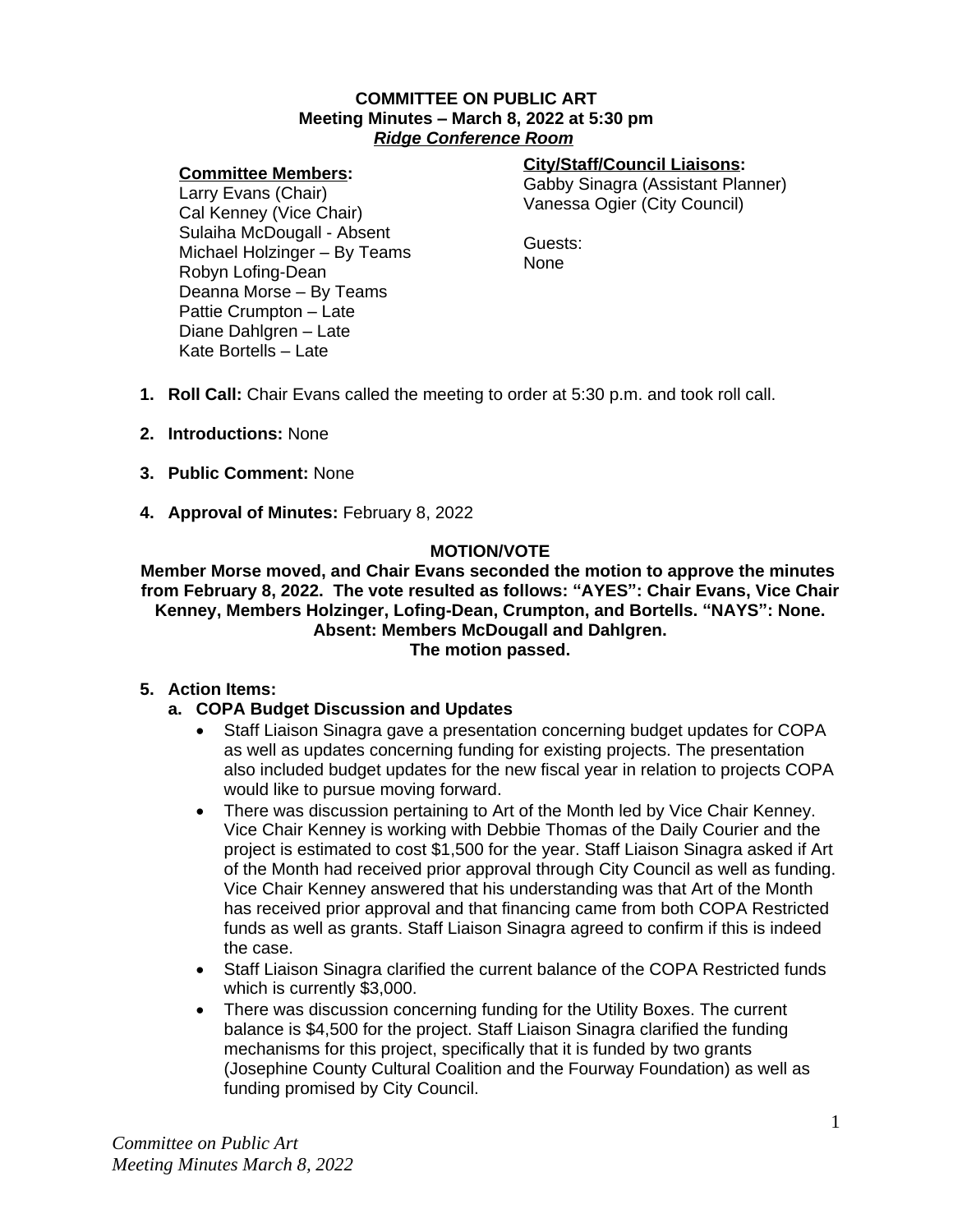- Member Holzinger inquired if a report for the Josephine County Cultural Coalition had been sent. Staff Liaison Sinagra agreed to find out if this item has been completed.
- There was discussion pertaining to Parking Lot Art. Staff Liaison Sinagra clarified that funding for this project is under the Capital Lands and Building Projects. Currently there is \$14,500 allocated for this project and the estimated cost for the Duck Lot is projected to be \$15,000. Staff Liaison Sinagra commented that she had received clarification from the Finance Department that there is \$500 in the COPA Trust account to cover the remaining balance for this project.
- Staff Liaison Sinagra recommended to the committee to wait until the new Fiscal Year and for City Council to approve the budget before beginning the Call for Artists for the Beaver Lot in order to clarify the funding COPA will have for this project.
- Chair Evans clarified that the \$2,000 grant COPA received from Pacific Power for Art Along the Rogue was intended to make the event more kid friendly and interactive.
- Staff Liaison Sinagra gave the committee an update pertaining to the Art Maintenance funding. Historically it has been a Capital Lands and Building Project but is now transitioning to an Operational Cost coming from the Economic Development Budget. There is currently \$10,000 allocated for this project. Chair Evans inquired as to why the funding changed and Staff Liaison Sinagra agreed to look into the matter.
- There was discussion surrounding the Gold Miner statue, the nature of repairs needed, and how to move forward with the repair. Further discussion occurred regarding what Art Maintenance projects need to be tackled and updating the inventory list to guide these objectives.
- Member Morse stated she thought there was \$7,000 in the COPA Restricted funds. Staff Liaison Sinagra confirmed she also had understood there was more funding available in the account and would work to get clarification on this matter.

# **b. Art Box Project Updates**

- Staff Liaison Sinagra clarified with Chair Evans the format needed for the final designs to submit to Logan Design for installation of the remaining boxes.
- Vice-Chair Kenney commented that the community's response to the utility box art project has been overwhelmingly positive.

# **c. Public Art of the Month**

- Vice Chair Kenney asked Staff Liaison Sinagra to clarify the roadblocks surrounding Art of the Month as well as the process needed for approval; whether or not it needs to go before City Council. Staff Liaison Sinagra agreed to bring the matter to Director Clark and seek clarification on how to move forward with the project.
- Further discussion occurred in the committee pertaining to perceived funding for the COPA Restricted account. Member Holzinger stated he was under the impression there was supposed to be at least \$4,000 in the account.

# **d. Beaver Parking Lot**

 Member Morse asked about starting the Call for Artists prior to June. Staff Liaison Sinagra stated that to her understanding June is when the budget for the new Fiscal Year is approved and when funding for the Parking Lot Art would be finalized. City Council Liaison Ogier recommended COPA make a motion to Council for the Beaver Parking Lot to receive approval.